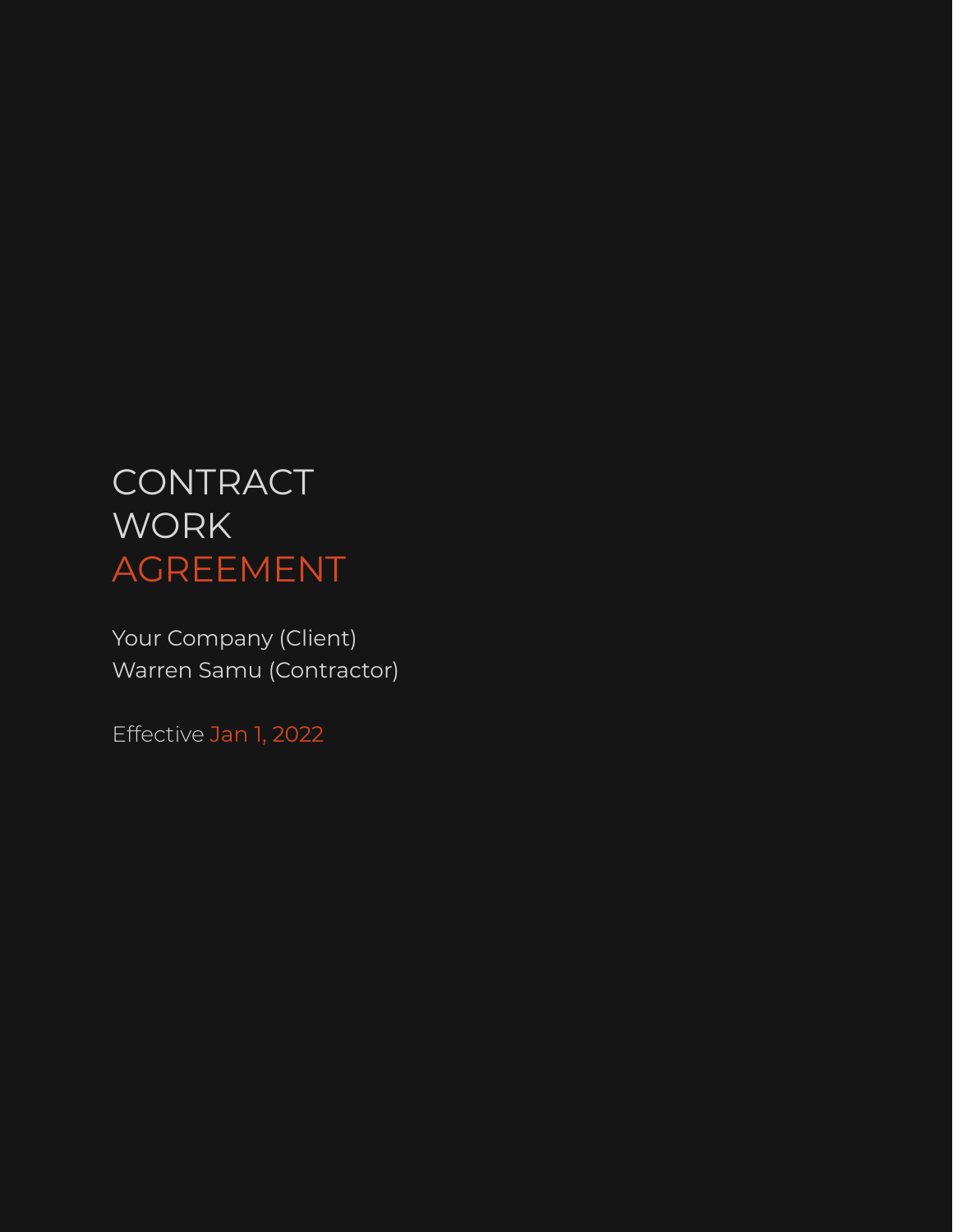# **CONTENTS**

| Scope of Work                       | 3               |
|-------------------------------------|-----------------|
| Phase 1 & 2 - Exploration and Draft | 3               |
| Phase 3 - Development               | 3               |
| Phase 4 & 5 - Review and Launch     | 3               |
| Hourly Rate Services                | $\overline{4}$  |
| <b>Ongoing Services</b>             | $\overline{4}$  |
| Miscellaneous Services              | $\overline{4}$  |
| Independent Contractor              | 5               |
| Best Practices & Law                | $6\phantom{1}6$ |
| Limitation of Liability             | $\overline{7}$  |
| Third-Party Services                | 8               |
| Security and Malicious Code         | 9               |
| Confidentiality & Non-Disclosure    | 10              |
| Termination                         | 11              |
| Governing Law                       | 11              |
| Entire Agreement                    | 11              |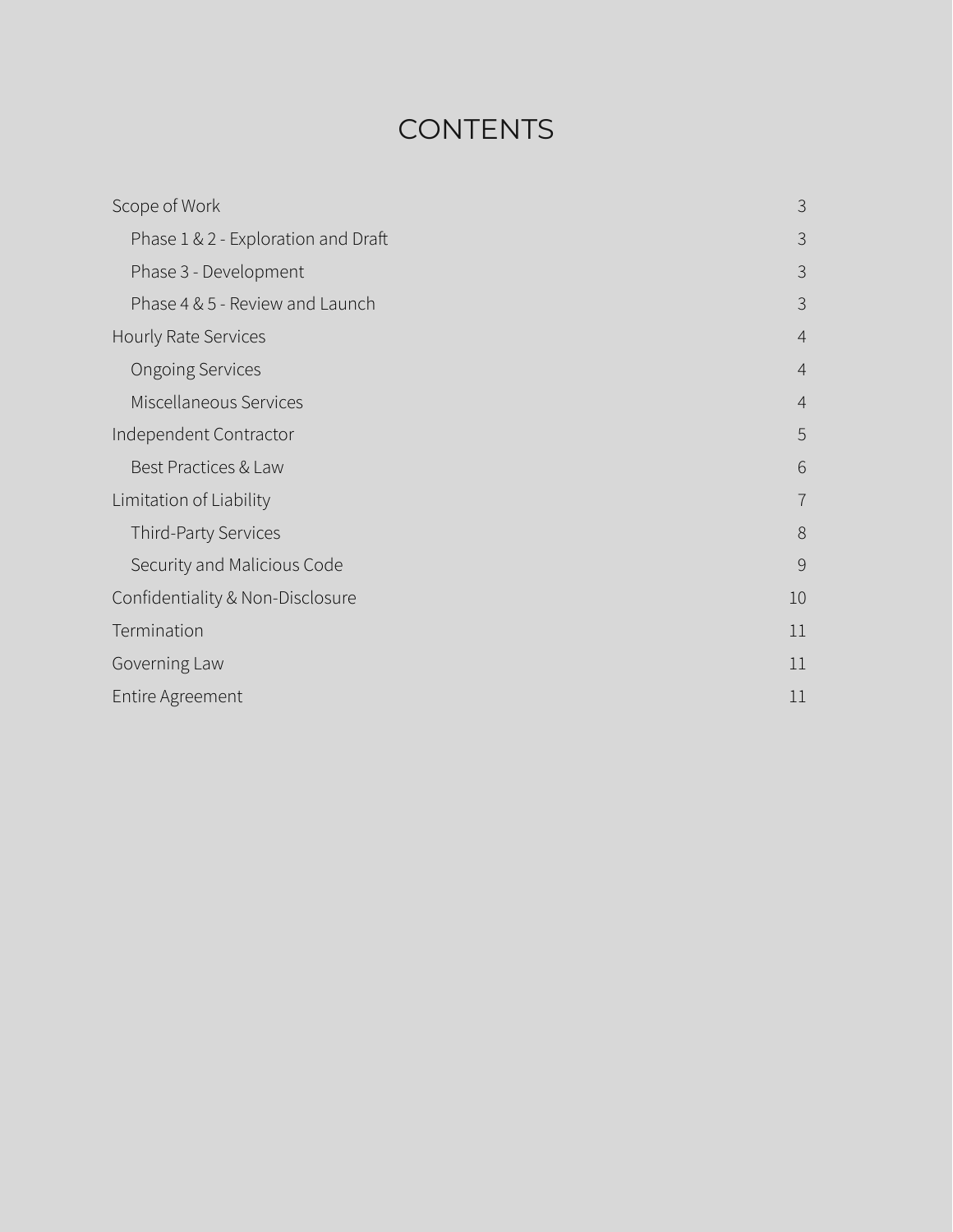## <span id="page-2-0"></span>SCOPE OF WORK

Client agrees to pay contractor a total amount of \$\_\_\_\_\_\_ for the redevelopment of their website. The amount will be paid in three non-refundable installments. Client agrees to pay each installment before each phase set begins.

Client agrees that any expansion to the **Scope of Work** must be appended to this agreement along with an agreed upon compensation increase to contractor.

### <span id="page-2-1"></span>PHASE 1 & 2 - EXPLORATION AND DRAFT

Client agrees to pay 25% (\$\_\_\_\_\_\_) to contractor.

Based on client's specifications and needs, contractor shall:

- Map out functions, features, and design elements.
- Research and recommend third-party services, programs and plugins.
- Determine and outline custom scripts to be created by contractor.
- Provide a visual draft of the website homepage and an interior page example.

### <span id="page-2-2"></span>PHASE 3 - DEVELOPMENT

Client agrees to pay 50% (\$\_\_\_\_\_\_) to contractor.

- The website will be developed by contractor following the client approved Phase 2 drafts.
- Client will be given the opportunity to review stages of the development.
- Client will provide feedback and request adjustments.

#### <span id="page-2-3"></span>PHASE 4 & 5 - REVIEW AND LAUNCH

Client agrees to pay 25% (\$\_\_\_\_\_\_) to contractor.

- Client will be given the opportunity to review the redeveloped website in full.
- Client may request minor adjustments and modifications.
- Once client submits final approval, contractor shall make the website live.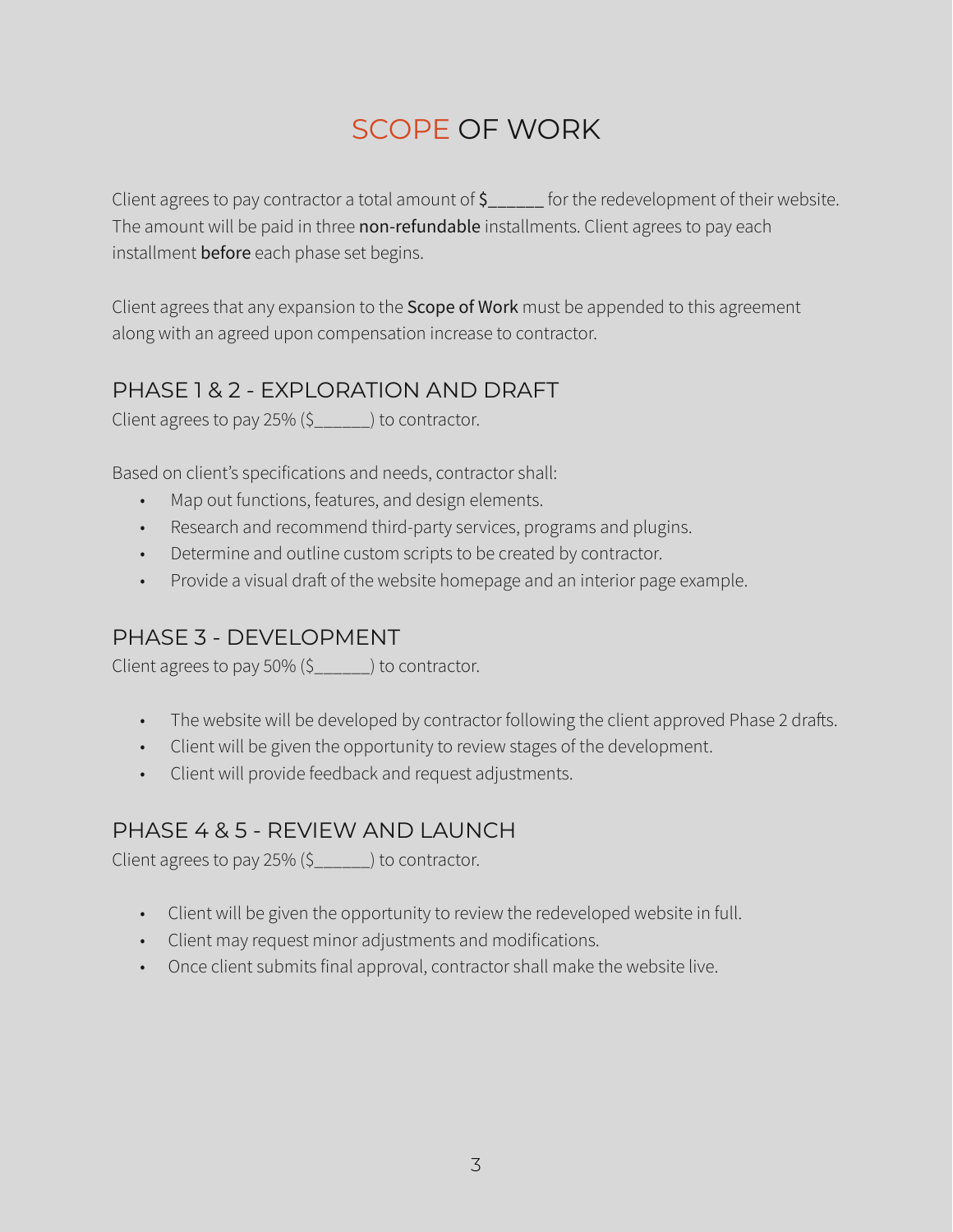# <span id="page-3-0"></span>HOURLY RATE SERVICES

Client agrees to pay contractor a rate of \$75/hour for any hourly services accrued. Hourly fees will be invoiced within 30 days of service and must be paid within 15 days of receipt of invoice. Paid invoices are non-refundable.

Any client requests that would expand the Scope of Work will be billed as hourly rate services.

#### <span id="page-3-1"></span>ONGOING SERVICES

Contractor agrees to provide the following hourly services at client's request:

- Website development
- Website maintenance
- Integration and maintenance of automated third-party services, including:
	- Forms and Surveys
	- Live Calendars and Scheduling
	- Customer/Client Database
	- eCommerce
	- Mailing Lists
	- Social Media
- Website traffic reports and analysis
- eCommerce reports and analysis
- Social media and internet marketing recommendations and implementation
- Mailing list promotions
- Search engine optimization analysis and implementation

### <span id="page-3-2"></span>MISCELLANEOUS SERVICES

Client agrees to pay contractor an hourly rate for any miscellaneous service or time commitment (including phone conferences and travel) requested or initiated by client not included in, or appended to, this agreement under the Scope of Work or Ongoing Services and acknowledges contractor's right to refuse any such service request.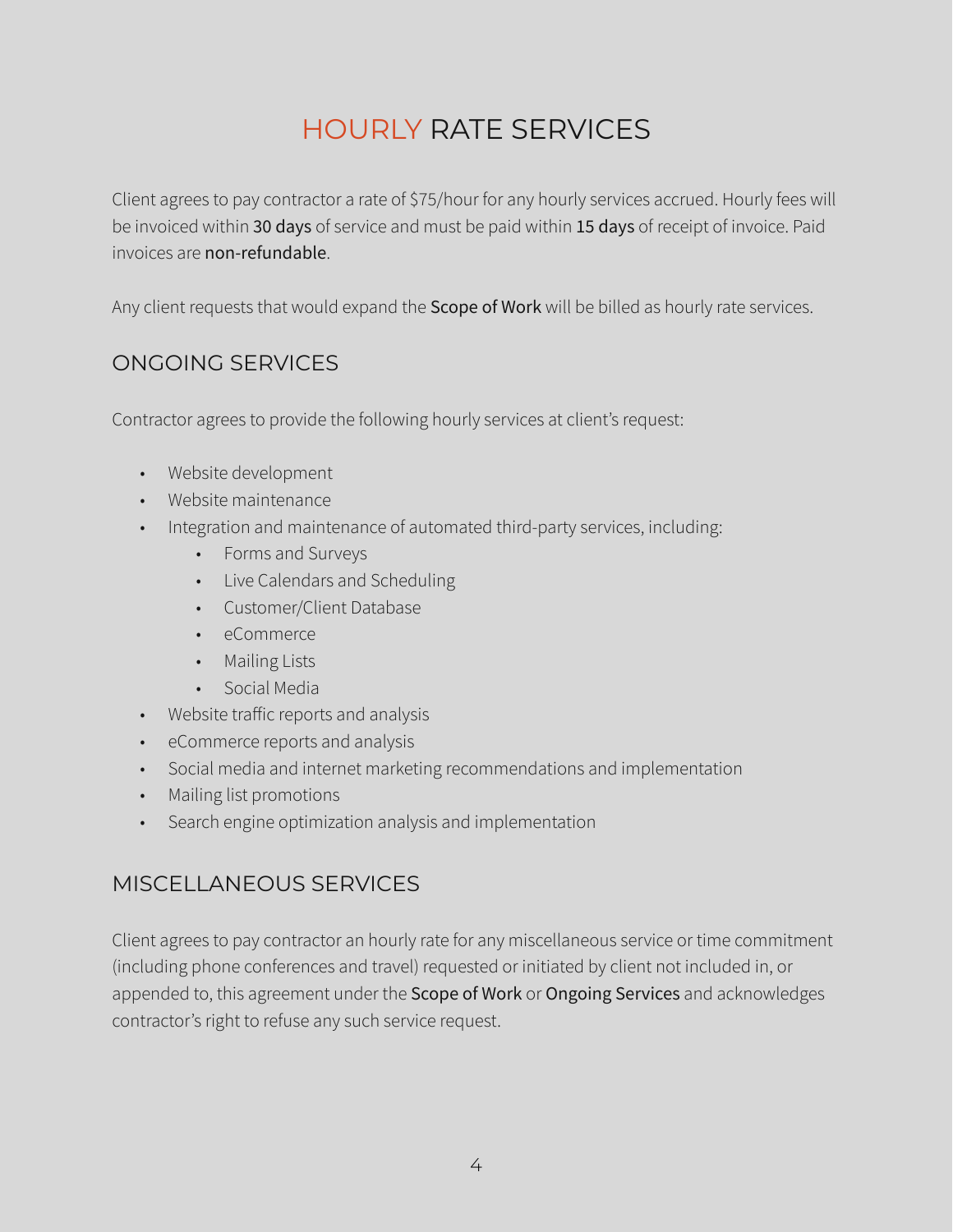# <span id="page-4-0"></span>INDEPENDENT CONTRACTOR

Client and contractor acknowledge they are independent contracting parties and that this agreement does not establish any joint venture, partnership, agency, employer-employee, or similar relationship.

Contractor does not claim any entitlement to employee benefits client provides, or may provide, to client's employees. Contractor takes sole responsibility for payment of taxes and any withholding obligations related to, or arising out of, client's payment of compensation to contractor.

#### **CONTRACTOR**

- Retains the right to control and direct the means, details, manner, and method by which services will be performed.
- Retains the right to perform the services at any time, place, or location.
- Makes no obligation to be available outside scheduled appointments, during weekends, during announced vacation periods, or during national holidays.
- Shall perform the services and will not require client to hire, supervise, or pay any assistants to help perform those services.

Neither party may assume, create, or appear to take any action or initiate any obligation on the other party's behalf. Client assumes full responsibility for all accounts created by or for client.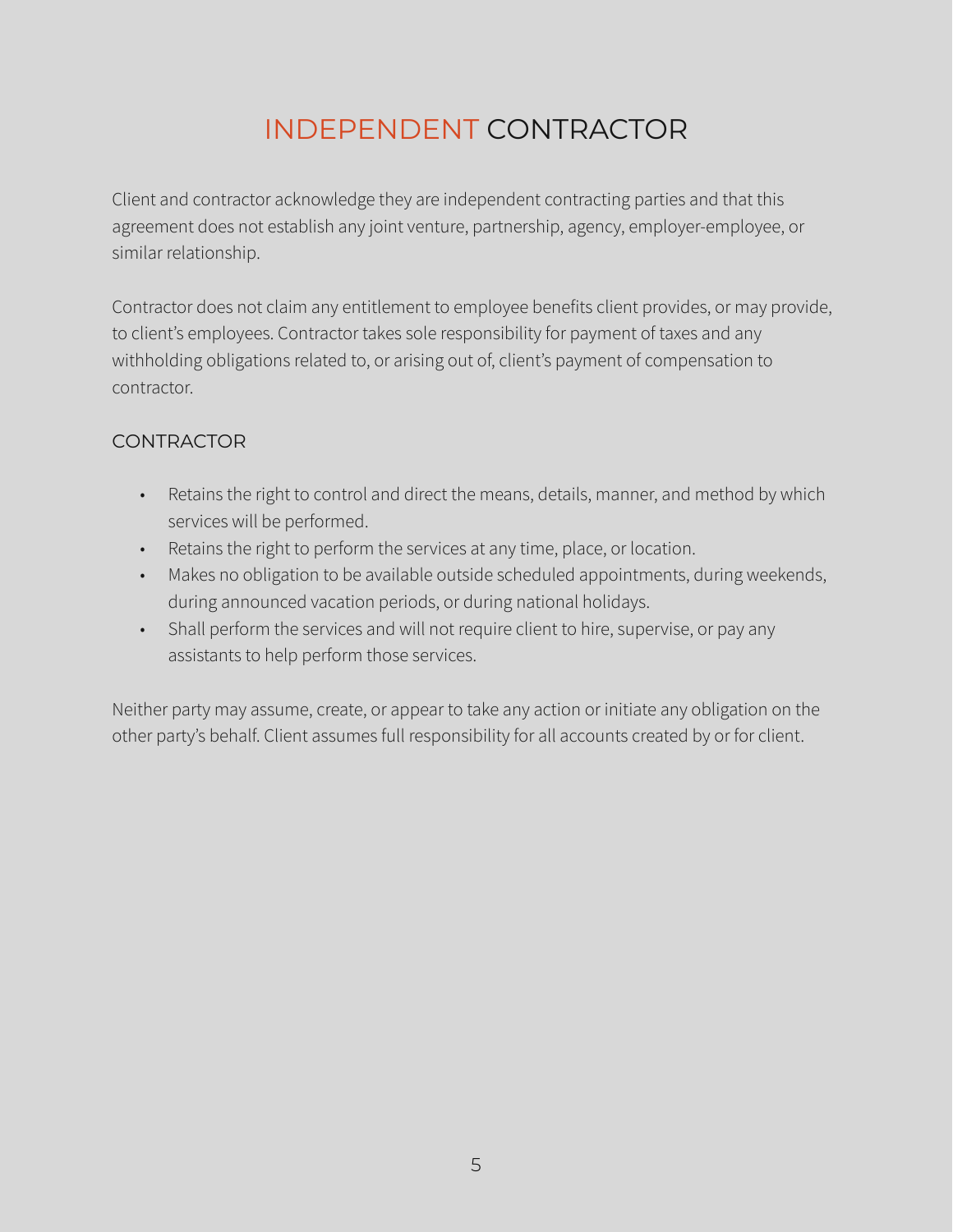### <span id="page-5-0"></span>BEST PRACTICES & LAW

Contractor will follow, to the best of his knowledge, commonly held industry standards and best practices. Client agrees not to request, nor expect, and contractor will not perform any service or engage in any activity counter to these practices or to break any local, regional, state, federal, or international laws on behalf of client.

#### THIS INCLUDES, BUT IS NOT LIMITED TO

- Creating malicious code or applications.
- Infringing on the privacy or intellectual property rights of others.
- Illegally collecting user data or illegally using or mishandling obtained user data.
- Spam.
- Creating work product or copy that misrepresents to the user the true intention of client.
- Engaging in activities on client's behalf that misrepresents their true intent or actively attempts to deceive or wrongfully manipulate other parties.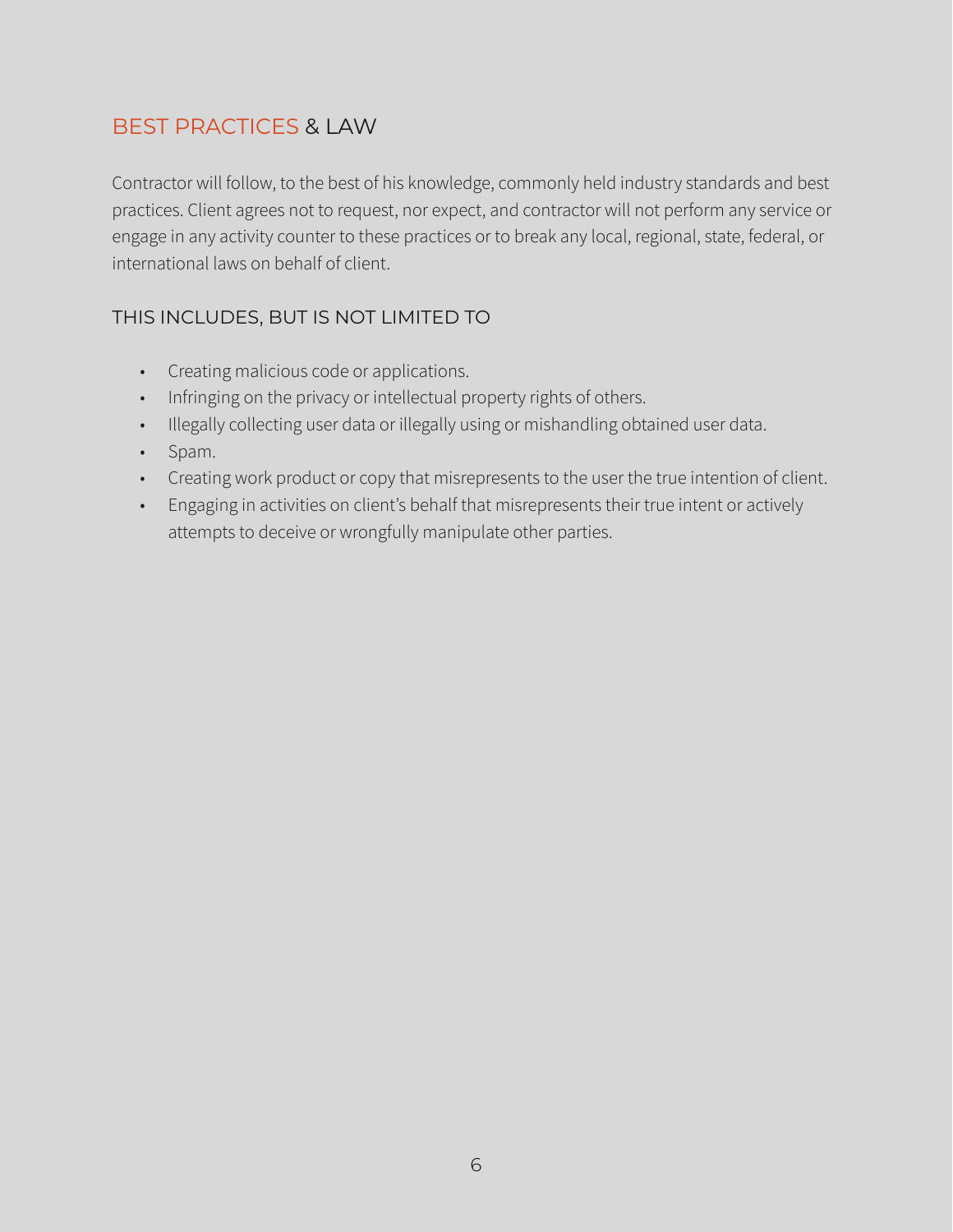# <span id="page-6-0"></span>LIMITATION OF LIABILITY

Contractor provides the services covered in this agreement to client in good faith and to the best of his knowledge and ability.

#### CLIENT

- Assumes full responsibility for all final decisions made regarding work product and services provided by contractor.
- Acknowledges that contractor does not guarantee, and will not be liable for, any custom scripts developed for the client that no longer function as intended beyond the duration of the development project.
- Acknowledges that their online accounts, services, and website must be regularly maintained to run properly and efficiently.
- Assumes full responsibility to meet the use agreements of all third-party services and abide by all local, regional, state, federal, and international laws related to their online business and activities.
- Acknowledges any delay in communication with contractor exceeding more than 1 full business day will delay any time-sensitive deliverables by a time period equal to the delay in client response.
- Assumes full responsibility for all copy, content, files, work product, records, materials, or property. created or provided for during this agreement. While contractor may retain copies of such property, the client holds no obligation on the part of contractor to keep copies of such property or provide copies at client's request unless requesting material specifically covered under the Confidentiality & Non-Disclosure section of this agreement.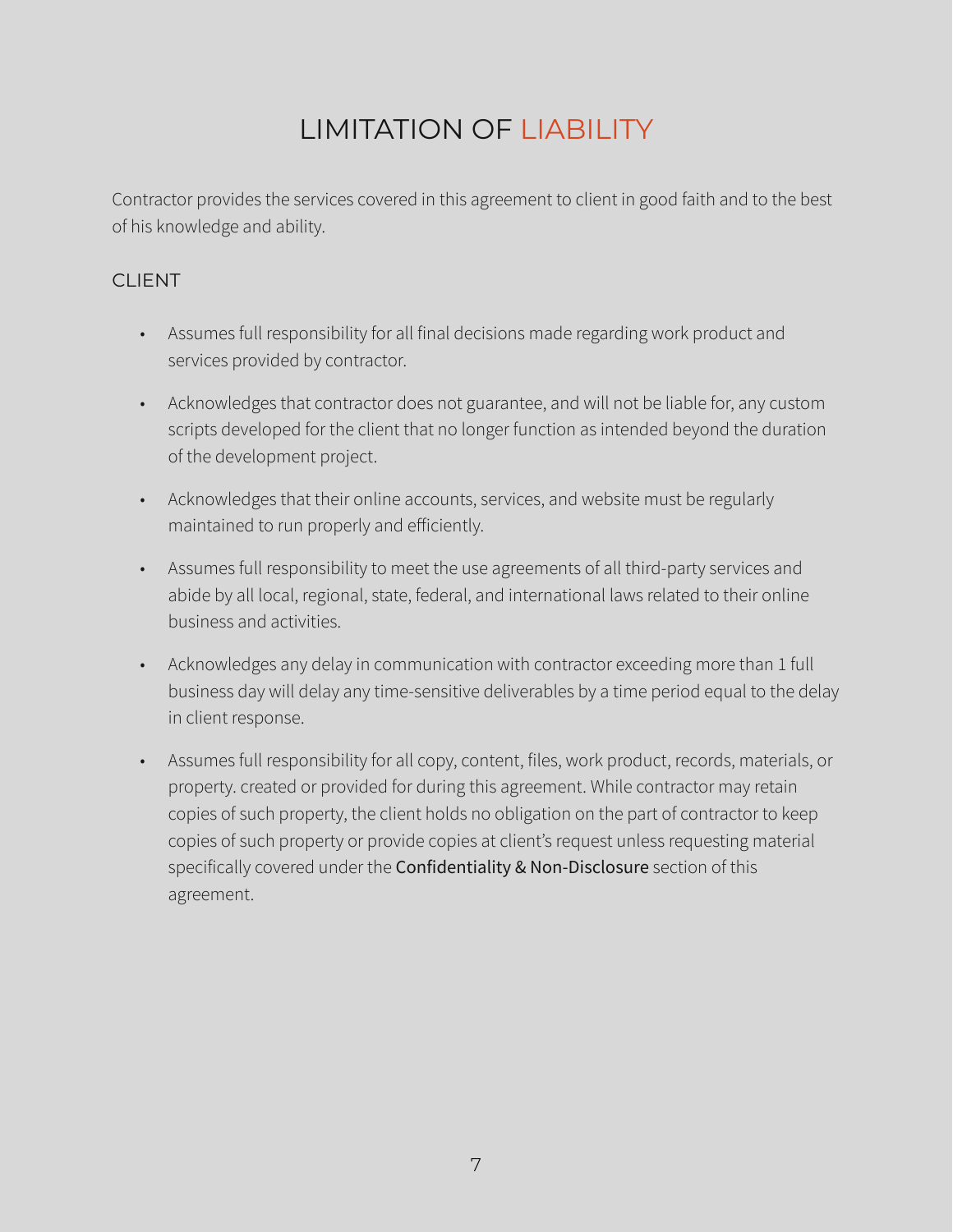### <span id="page-7-0"></span>THIRD-PARTY SERVICES

- Contractor will recommend the best suited third-party services available at the time based on his research and industry experience.
- Client assumes full responsibility for third-party services used and implemented, including, but not limited to, website platforms, applications, themes, plugins, social media, mailing lists, online advertising, data collection, and other online extensions or tools.
- Client acknowledges the dynamic nature of technology and will not hold contractor liable for any third-party service or software integration conflicts that arise during this agreement or in the future.
- Client will not hold contractor liable to replace or remedy any third-party services which cease to be available or supported.
- Client assumes full responsibility for handling customer service, technical support, or other correspondence with third-party services and accounts unless specifically requesting, and paying for, contractor to engage in dialogue with the third-party service on client's behalf. Client acknowledges that this service will be provided as a Miscellaneous Service and charged at an hourly rate.
- Client assumes responsibility for the full cost of any third-party service or product. If client requests contractor to purchase a third-party service or product on client's behalf, client will refund the contractor the full amount purchased in addition to any convenience fees issued to client by contractor. Contractor retains the right to refuse to make such purchases.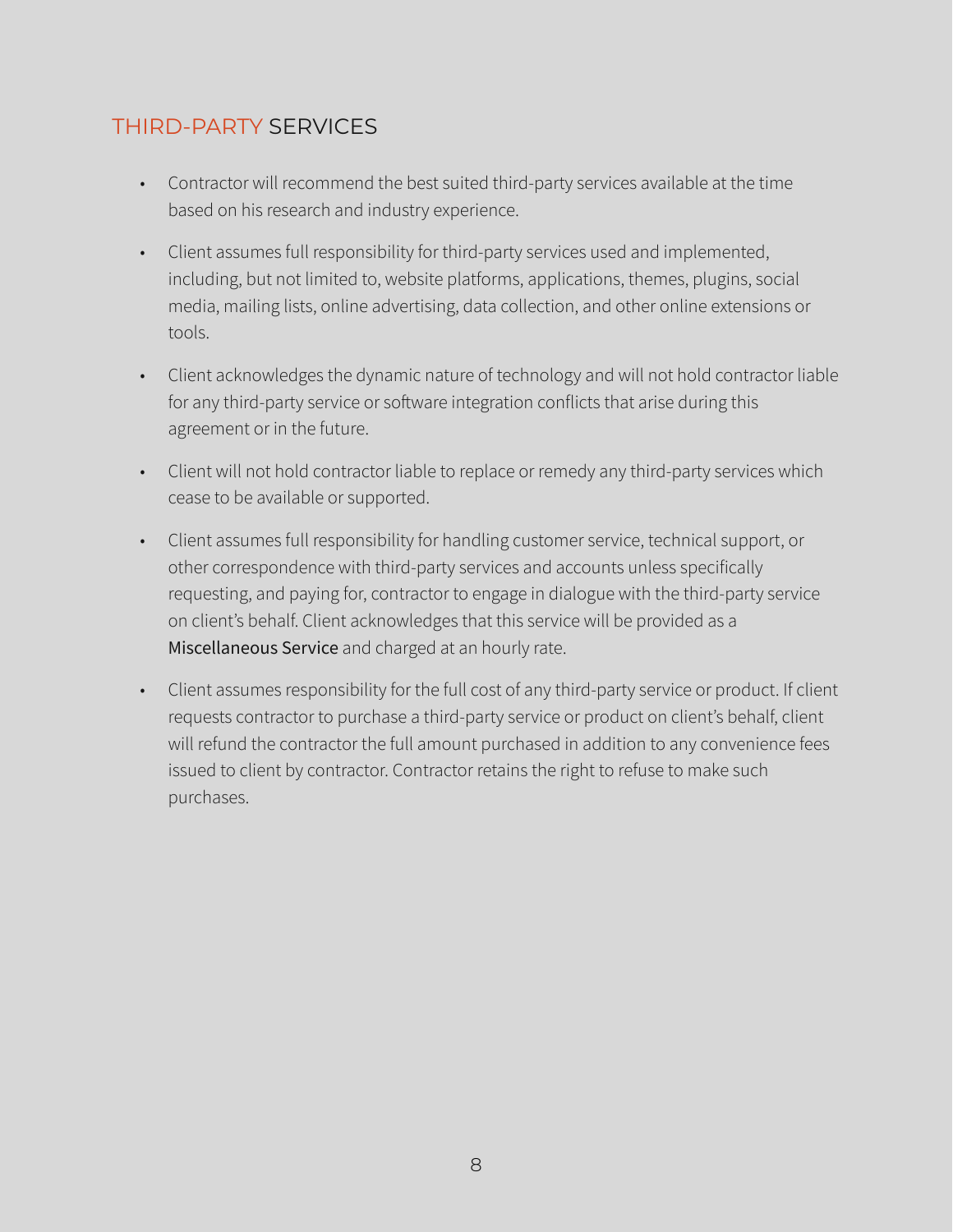### <span id="page-8-0"></span>SECURITY AND MALICIOUS CODE

Client agrees not to hold contractor responsible or liable for security breaches or any other malicious attempt to infiltrate or infect client's website, accounts, or confidential information by another party.

#### CLIENT ACKNOWLEDGES

- The real potential for online threats, hacks, breaches, and malicious files.
- All third-party services and applications should be kept up-to-date to better protect against such threats to their website and accounts.
- Nefarious parties more often target popular platforms and services, such as WordPress.
- Infections occur more often on shared web hosting and VPS hosting, but can occur in any hosting environment.
- The strongest possible passwords and account credential safeguards should be used, including but not limited to 2-factor authentication, and account and data access should be limited to only essential and trusted parties.
- Despite best efforts and available technology, breach or infection cannot be 100% prevented.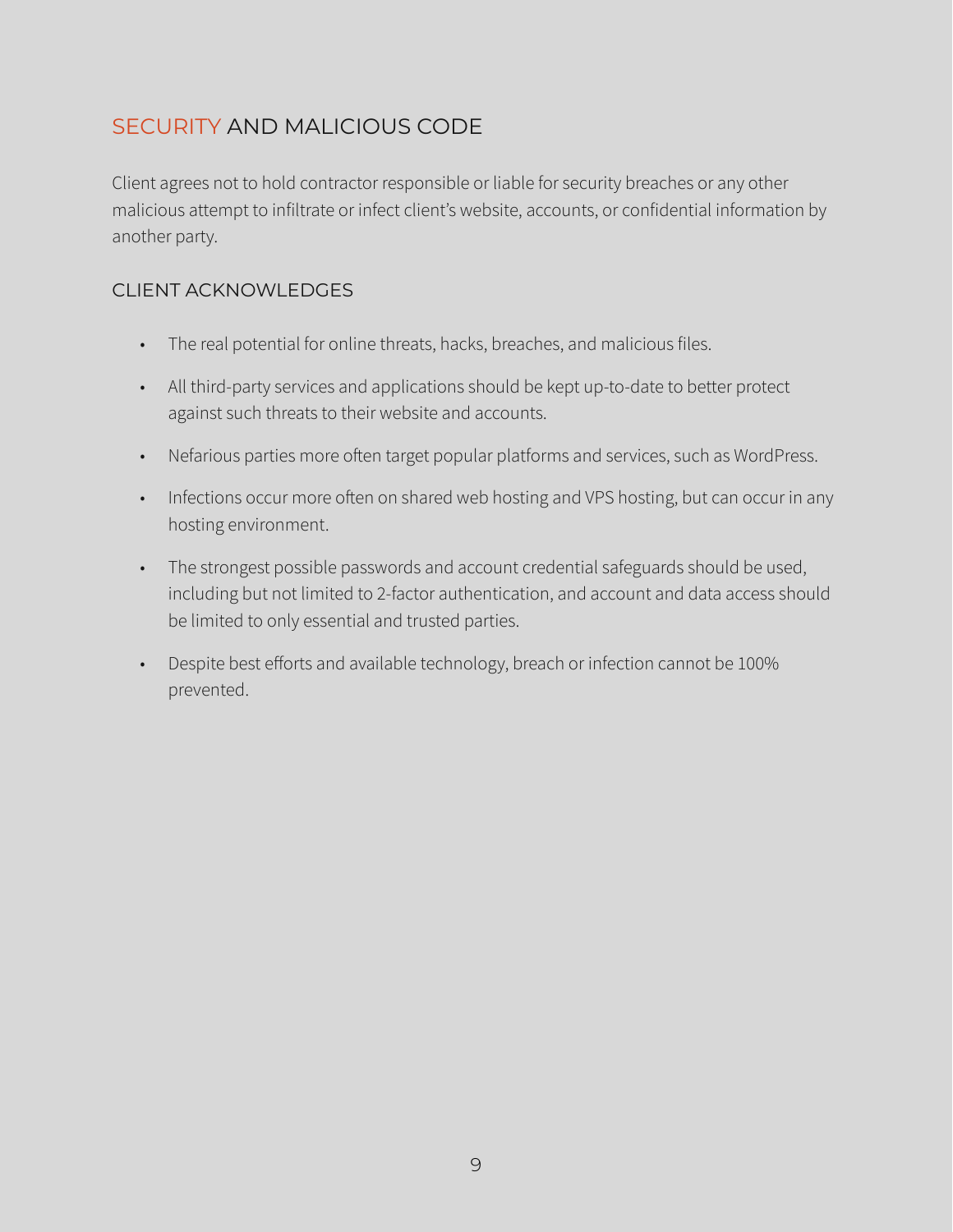## <span id="page-9-0"></span>CONFIDENTIALITY & NON-DISCLOSURE

Contractor acknowledges that client may provide access to accounts and documents that contain confidential information concerning client's:

- Business affairs
- Finances
- Properties
- Methods of operation
- Private customer/user information
- Trade secrets
- Other miscellaneous data and business records

Contractor will not at any time, except as directed by client, knowingly disclose confidential information to any person or third-party or use client's confidential information for any purpose other than providing services to client.

Contractor will turn over, cease access to, and/or destroy any or all confidential information in his possession at client's request.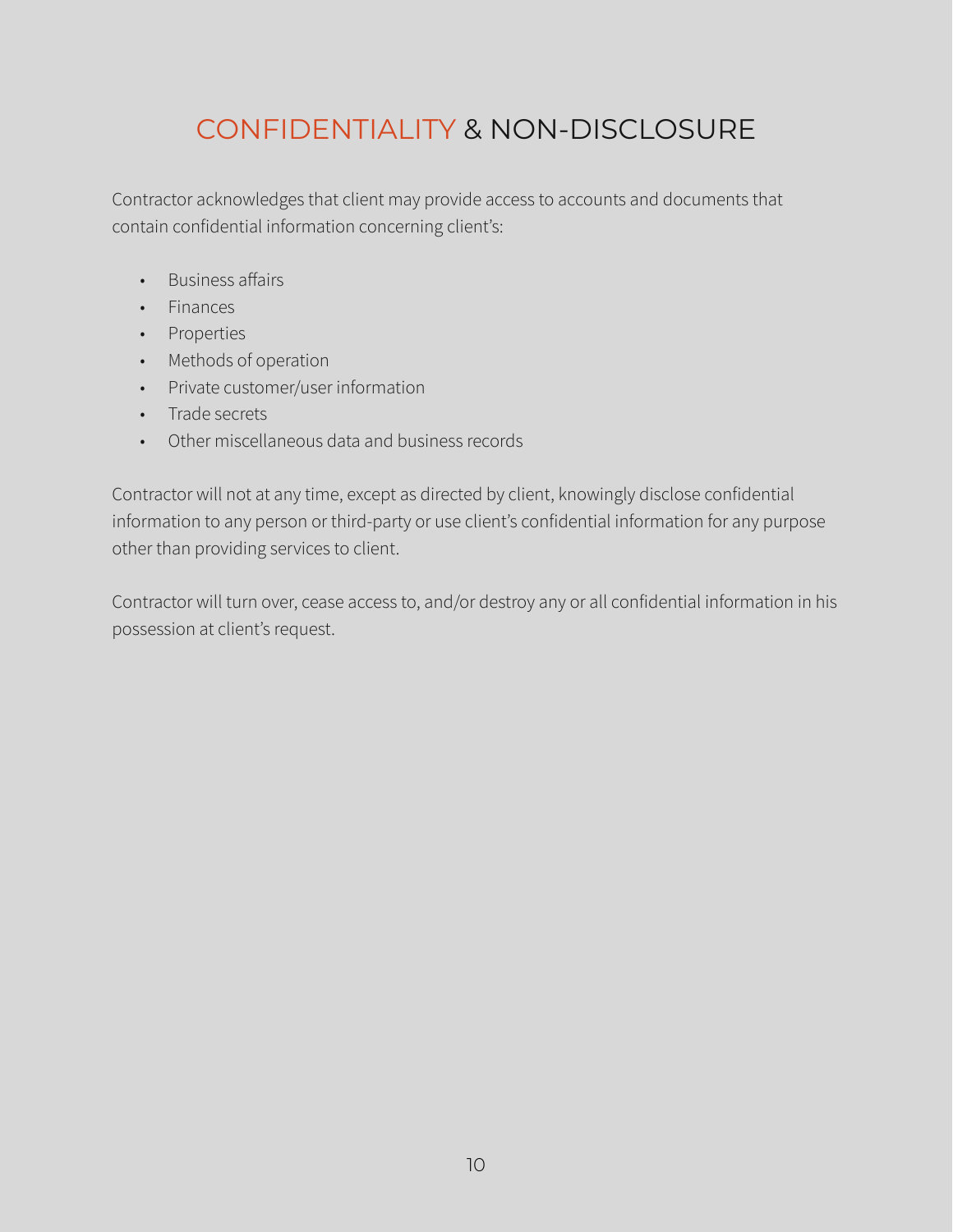## <span id="page-10-0"></span>TERMINATION

Client and contractor enter this agreement on an "at will" basis and each may terminate this agreement for any reason and at anytime without prior notice.

## <span id="page-10-1"></span>GOVERNING LAW

This agreement shall be construed in accordance with the laws of the State of California.

## <span id="page-10-2"></span>ENTIRE AGREEMENT

This agreement contains the entire agreement of the parties relating to the subject matter hereof. No warranties, representations, covenants or agreements, expressed or implied, between the parties except those expressly set forth in this agreement shall be honored. Any amendments or modifications of this agreement shall be in writing, appended to this contract, and executed by the contracting parties. This agreement may not be assigned by a party without the written consent of the other party.

In Witness Whereof, client and contractor duly execute this agreement as of the day and year first above written.